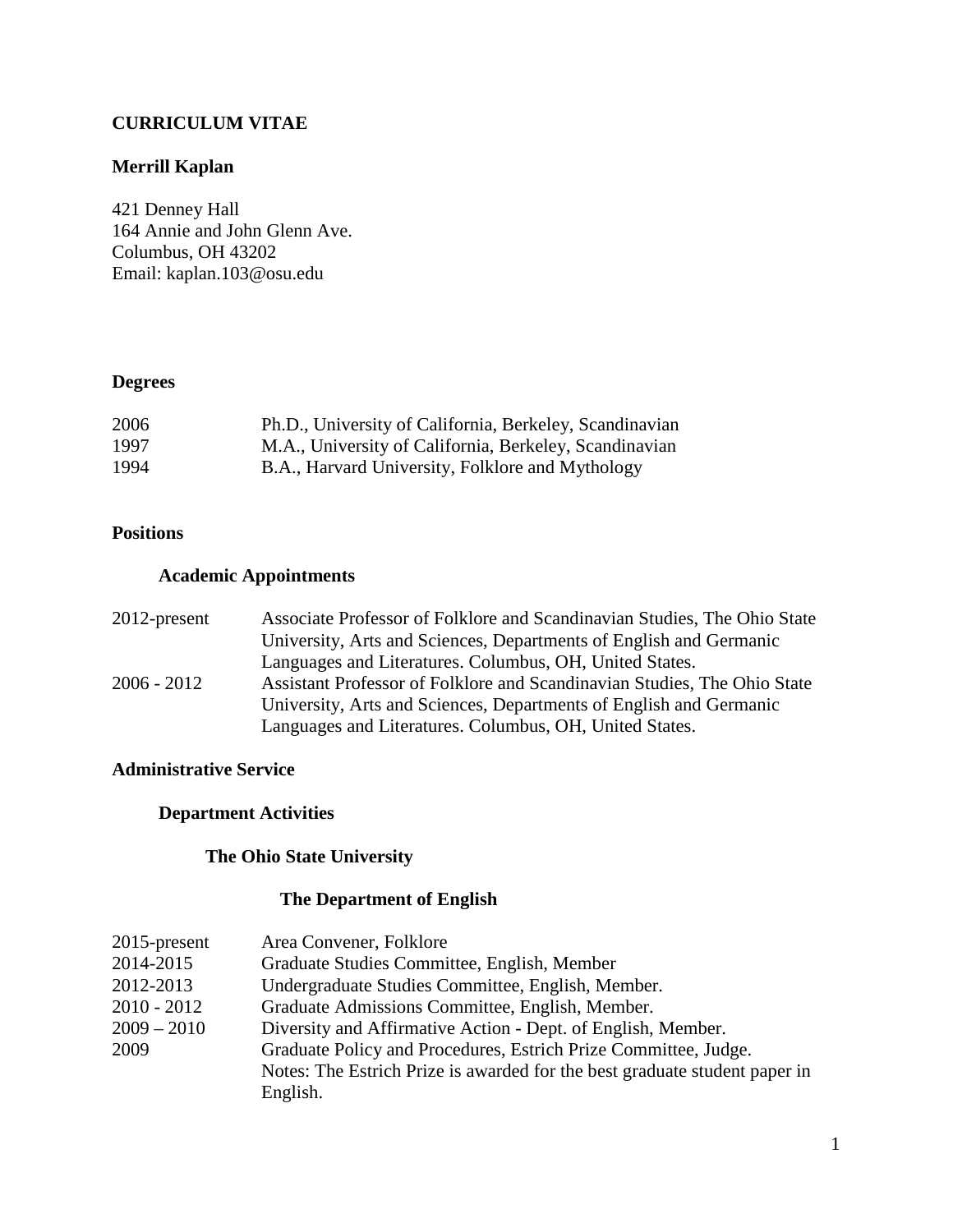2007 – 2009 Graduate Policy and Procedures - English, Member.

### **The Department of Germanic Languages and Literatures**

| Director, Program in Scandinavian                                       |
|-------------------------------------------------------------------------|
| Undergraduate Studies Committee - Program in Scandinavian, Member.      |
| Prize Committee - Germanic Languages and Literatures, Member.           |
| Notes: The Committee reads applications and selects winners of the Edse |
| Scholarship, the Dieter Cunz Award, Graduate Service Award, Graduate    |
| Student Paper Award, and Undergraduate Essay competition.               |
| Newsletter and Publicity Committee - Germanic Languages and             |
| Literatures, Member.                                                    |
|                                                                         |

## **Center Activities**

# **The Ohio State University**

| $2009$ - present | Advisory Committee, Center for Medieval and Renaissance Studies,<br>Member.                                                                                                                                                                                                                                                                           |
|------------------|-------------------------------------------------------------------------------------------------------------------------------------------------------------------------------------------------------------------------------------------------------------------------------------------------------------------------------------------------------|
| 2007             | Center for Folklore Studies, Folklore Student Association prize committee,<br>Judge.                                                                                                                                                                                                                                                                  |
|                  | Notes: Selected winners of prize competition for the best undergraduate and<br>graduate student papers presented at the Folklore Student Association<br>conference                                                                                                                                                                                    |
| 2007             | Professionalization Workshop, Facilitator.<br>Notes: The Center for Folklore Studies offers professionalization workshops<br>on various topics. This one centered on a specific book, a recent monograph<br>by a well-known folklorist. I led discussion in a small group of students and<br>faculty from several different departments and programs. |
| $2006$ - present | Center for Folklore Studies, Core Faculty Member.                                                                                                                                                                                                                                                                                                     |

#### **Professional Activities**

### **Service to professional organizations**

2016-present Chair, Committee to draft an antiharassment Code of Conduct American Folklore Society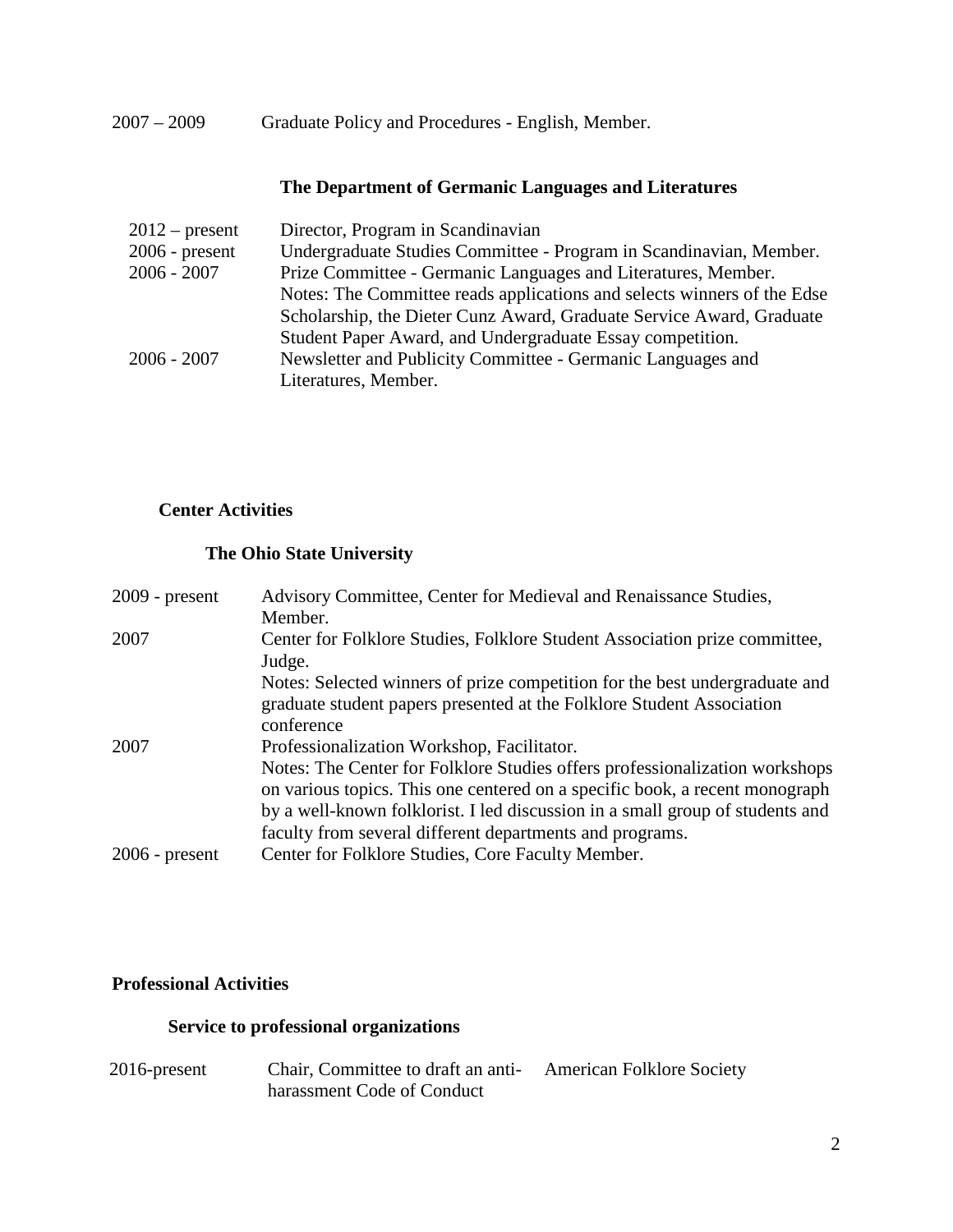| 2013-2015        | Member, 2015 Conference              | Society for the Advancement of         |
|------------------|--------------------------------------|----------------------------------------|
|                  | Committee                            | Scandinavian Study                     |
| $2013$ - present | Member, Birgit Baldwin Prize         | Society for the Advancement of         |
|                  | Committee                            | Scandinavian Study                     |
| 2006-present     | Member, International Committee      | <b>American Folklore Society</b>       |
| 2007-2011        | Member, Advisory Board               | Society for the Advancement of         |
|                  |                                      | Scandinavian Study; Area Studies       |
| 2007-2009        | Member, Aurora Borealis Prize        | Society for the Advancement of         |
|                  | Committee                            | Scandinavian Study                     |
| 2009-2011        | <b>Administrative Vice President</b> | <b>Western States Folklore Society</b> |
| 2007-2009        | <b>Executive Vice President</b>      | <b>Western States Folklore Society</b> |
| 2009-present     | National Representative, USA         | <b>International Saga Conference</b>   |
| 2009-2012, 2015- | Co-convener, Scandinavian-Baltic     | <b>American Folklore Society</b>       |
| 2016             | Section                              |                                        |

### **Reviewing and refereeing**

| 2016 | Peer review. Article referee. Scandinavian Studies.                      |
|------|--------------------------------------------------------------------------|
| 2016 | Doctoral grant proposal review. Proposal Reviewer. The Icelandic Center  |
|      | for Research (Rannsóknamiðstöð Íslands or RANNÍS).                       |
| 2015 | Peer review. Article referee. Scandinavian Studies.                      |
| 2011 | Peer review. Article referee. Folklore.                                  |
| 2010 | Postdoctoral grant proposal review. Proposal Reviewer. The Icelandic     |
|      | Center for Research (Rannsóknamiðstöð Íslands or RANNÍS).                |
| 2009 | Peer review. Manuscript reviewer. University of Toronto Press.           |
| 2007 | Peer review. Article referee. Scandinavian Studies.                      |
| 2007 | Peer review. Article referee. Journal of English and Germanic Philology. |

#### **Service on international hiring committees**

2015 Member, Valnefnd (hiring selection committee) in search for Assistant Professor of Folklore at the University of Iceland. I represented the field of Folklore, while other members represented the Faculty of Social Sciences, the University as a whole, etc. We hired Dr. Kristinn Schram.

2014 Member, Valnefnd (hiring selection committee) in search for Assistant Professor of Folklore at the University of Iceland. I represented the field of Folklore, while other members represented the Faculty of Social Sciences, the University as a whole, etc. We hired Dr. Ólafur Rastrick.

2012 Member, Valnefnd (hiring selection committee) in search for Assistant Professor of Folklore at the University of Iceland. I represented the field of Folklore, while other members represented the Faculty of Social Sciences, the University as a whole, etc. We hired Dr. Aðalheiður Guðmundsdóttir.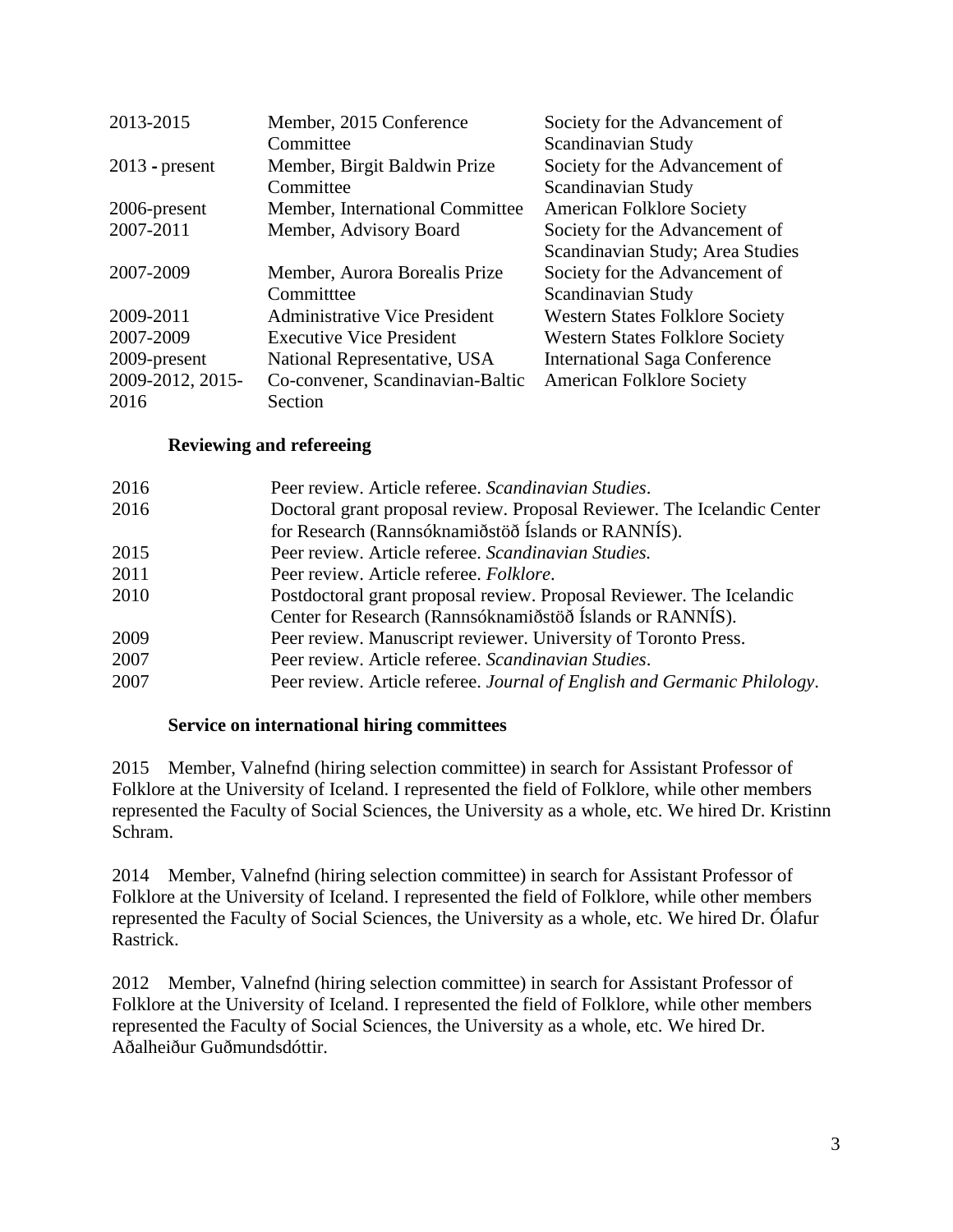#### **Books and Monographs**

Kaplan, Merrill. 2011 (2012). *Thou Fearful Guest: Addressing the past in four tales in Flateyjarbók*. Folklore Fellows Communications. Helsinki, Finland: Academia Scientiarum Fennica / Suomalainen Tiedeakatemia. (Published)

#### **Chapters in Books**

Kaplan, Merrill. "Gold is Red: Sigurðarkviða en skamma 49-50." In *Old Norse Mythology, materiality and lived religion*. Edited by Andreas Nordberg, Peter Jackson, and Torun Zachrisson. Stockholm Studies in Comparative Religion. Stockholm: Stockholm University Press. (Expected 2017)

Kaplan, Merrill. 2013. "Tradition and Curation on Web 2.0". In *Tradition in the Twenty-First Century: Locating the Role of the Past in the Present.*. Edited by Robert Glenn Howard and Trevor Blank. Logan, Utah: Utah State University Press. (Published)

Kaplan, Merrill. 2012. "Once more on the mistletoe". In *Tíðendi ór öðrum heimum - News from Other Worlds. Essays in Nordic Folklore and Mythology.*. WCCAS Ocassional Monographs. Vol. 1. Edited by Timothy Tangherlini and Merrill Kaplan. Los Angeles and Berkeley: Wildcat Canyon Advanced Seminars. (Published)

#### **Edited Books**

Kaplan, Merrill and Timothy Tangherlini, ed. 2012. *Tíðendi ór öðrum heimum - News from Other Worlds. Essays in Nordic Folklore and Mythology in honor of John Lindow's 65th birthday*. WCCAS Occasional Monographs. Vol. 1. Los Angeles and Berkeley: Wildcat Canyon Advanced Seminars. (Published)

#### **Peer-Reviewed Journal Articles**

Kaplan, Merrill. 2008. "Out-Thoring Thor: Akkerisfrakki, Rauðr inn rammi, and Hit Rauða Skegg". *The Journal of English and Germanic Philology*. Vol. 107: 470-482. (Published)

Kaplan, Merrill. 2006. "'Ja, til Island!' The Icelandic Reception of *Hærmændene paa Helgeland*". *Modern Drama*. Vol. 49, no. 3: 235-255. (Published)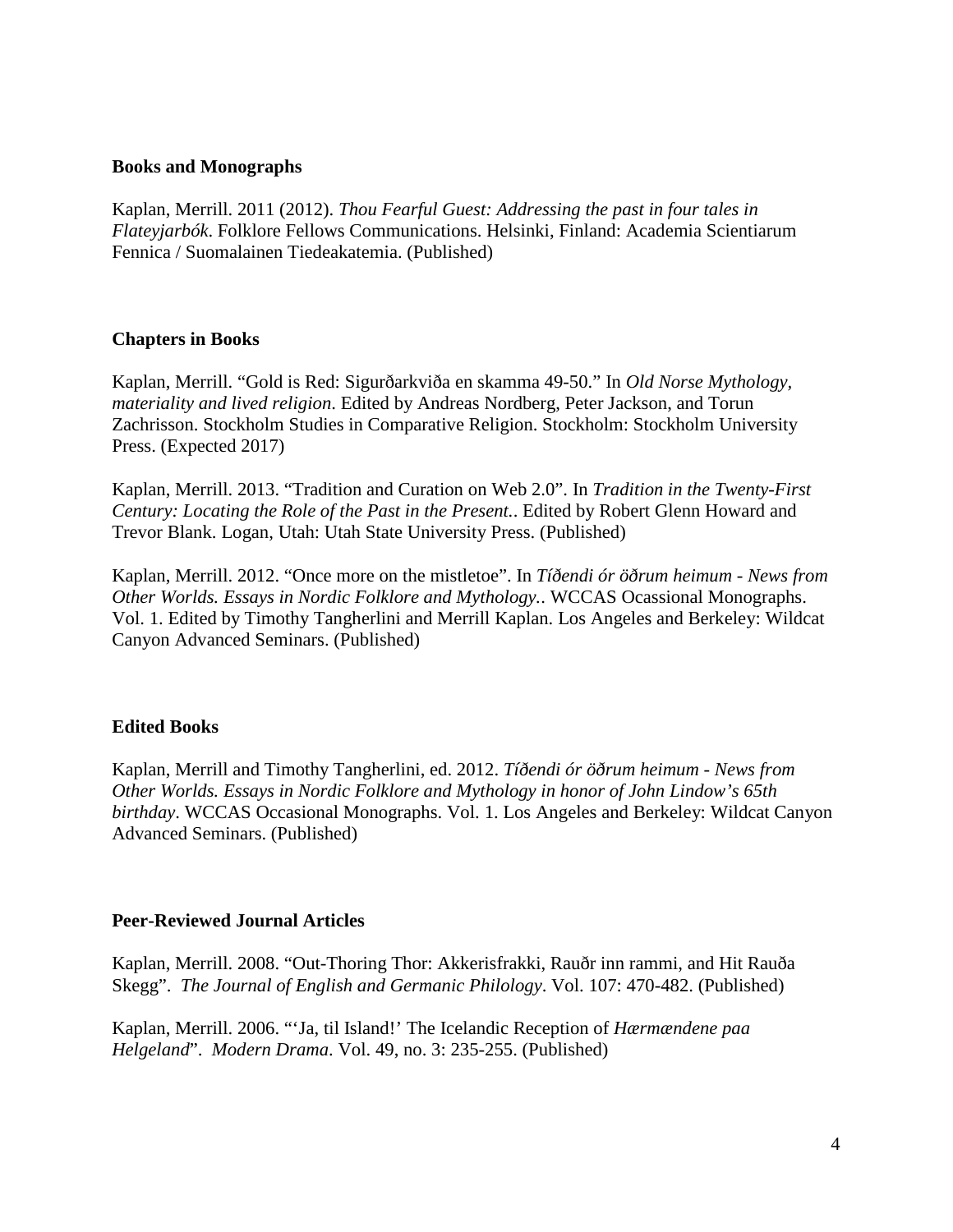Kaplan, Merrill. 2004. "Hedda and Hjørdis: Saga and Scandal in *Hedda Gabler* and *The Vikings and Helgeland*". *Ibsen Studies*. Vol. 4: 18-29. (Published)

Kaplan, Merrill. 2003. "On the Road to Realism with Asbjørnsen and Moe, *Peer Gynt*, and Henrik Ibsen". *Scandinavian Studies*. Vol. 75: 491-508. (Published)

Kaplan, Merrill. 2000. "Prefiguration and the Writing of History in *Þáttr Þiðrandi ok Þórhalls*". *The Journal of English and Germanic Philology*. Vol. 99, no. 3: 379-94. (Published)

## **Editor-Reviewed Journal Articles**

Kaplan, Merrill. 2004. "The past as guest: mortal men, king's men, and four *gestir* in *Flateyjarbók*". *Gripla*. Vol. 15. Edited by Sverrir Tómasson: 91-120. (Published)

### **Papers in Proceedings**

Kaplan, Merrill. 2006. "Out-Thoring Thor in *Óláfs saga Tryggvasonar en mesta*". In: *The Fantastic in Old Norse/Icelandic Saga Literature. Sagas and the British Isles. Preprint papers of the 13th International Saga Conference. Durham and York, 6th-12th August*. Vol. 1. Edited by John McKinnell, David Ashurst, and Donata Kick. Durham, England: The Center for Renaissance and Medieval Studies: 479-485. (Published)

#### **Abstracts and Short Entries**

Kaplan, Merrill. 2015. "Hidden Folk at the University of Iceland celebrate Professor Terry Gunnell's 60<sup>th</sup> birthday." [Short Entry] *Gamanleikir Terentíusar settir upp fyrir Terry Gunnell sextugan 7. júlí 2015*. Reykjavík, Iceland: Menningar- og minningarsjóður Mette Magnussen: 52-53. (Published)

Kaplan, Merrill. 2011. "Obituary: Jón Hnefill Aðalsteinsson (1927-2010)" [Short Entry]. *Journal of American Folklore*. Vol. 124, no. 494: 318. (Published)

Kaplan, Merrill. 2009. "A Journey to Iceland 2009" [Short Entry]. *Wawnarstræti (alla leið til Íslands) lagt til heiðurs Andrew Wawn 65 ára 27. október 2009*. Reykjavík, Iceland: Menningarog minningarsjóður Mette Magnussen: 52-54. [Editor Reviewed] (Published)

Kaplan, Merrill. 2008. "Rósamál" [Short Entry]. *Rósaleppar þæfðir Rósu Þorsteinsdóttur fimmtugri 12. ágúst 2008*. Reykjavík, Iceland: Menningar- og minningarsjóður Mette Magnussen: 77-79. (Published)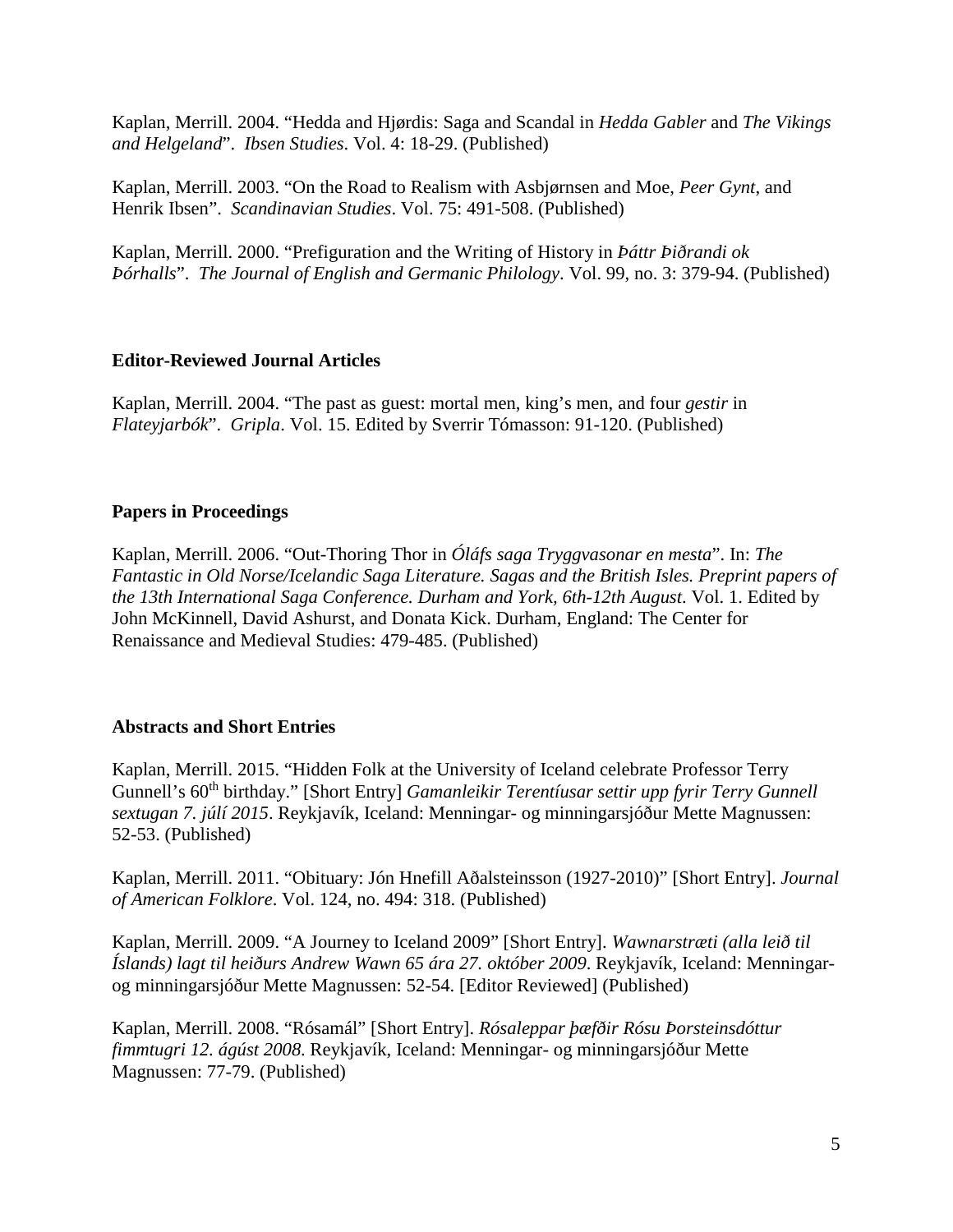Kaplan, Merrill. 2000. "Runes and Runic Inscriptions" [Short Entry]. *Medieval Folklore: An Encyclopedia of Myths, Legends, Tales, Beliefs, and Customs*. Vol. 2. Santa Barbara, California: ABC-CLIO: 846-848. [Editor Reviewed] (Published)

### **Reviews**

Kaplan, Merrill. 2016. (review). Review of *Trolls: An Unnatural History* by John Lindow. *Scandinavian Studies* 87, no. 3: 409–413. (Published)

Kaplan, Merrill. 2011. (review). Review of *Fornaldarsagaerne: Myter og virkelighed*. *Journal of English and Germanic Philology*. Vol. 110, no. 3: 391-93. (Published)

Kaplan, Merrill. 2010. (review). Review of *Reflections on Old Norse Myths. Studies in Viking and Medieval Scandinavia I. Trunhout: Brepols, 2007.*, by Pernille Hermann, Jens Peter Schjødt, and Rasmus Tranum Kristensen, eds. *Scandinavian Studies*. Vol. 82, no. 1: 95-99. (Published)

Kaplan, Merrill. 2009. (review). Review of *Translating the Sagas: Two Hundred Years of Challenge and Response*, by John Kennedy. *Speculum*. Vol. 84, no. 4: The Medieval Academy of America: 1068-1069. (Published)

Kaplan, Merrill. 2007. (review). Review of *Lyric, Meaning, and Audience in the Oral Tradition of Northern Europe*, by Thomas A. DuBois. *Scandinavian Studies*. Vol. 79, no. 3: 363-366. (Published)

Kaplan, Merrill. 2006. (review). Review of *Meeting the Other in Norse Myth and Legend*, by John McKinnell. *Scandinavian Studies*. Vol. 78, no. 1: 99-103. (Published)

## **Presentations**

#### **Invited Presentations**

#### **Local**

Kaplan, Merrill, Chair. 2010. "Contact" (opening remarks). Presented at Contact: The Dynamics of Power & Culture. A joint conference produced by The Ohio State University Folklore Student Association and the Indiana University Folklore & Ethnomusicology Student Association. Columbus, Ohio. (April 2)

Kaplan, Merrill, Seminar Presenter. 2009. "Giant Head in a Box: Practical Uses for Severed Extremities in Old Norse Myth and Literature". Presented at Center for Medieval and Renaissance Studies Faculty Colloquium. Columbus, Ohio. (May 22)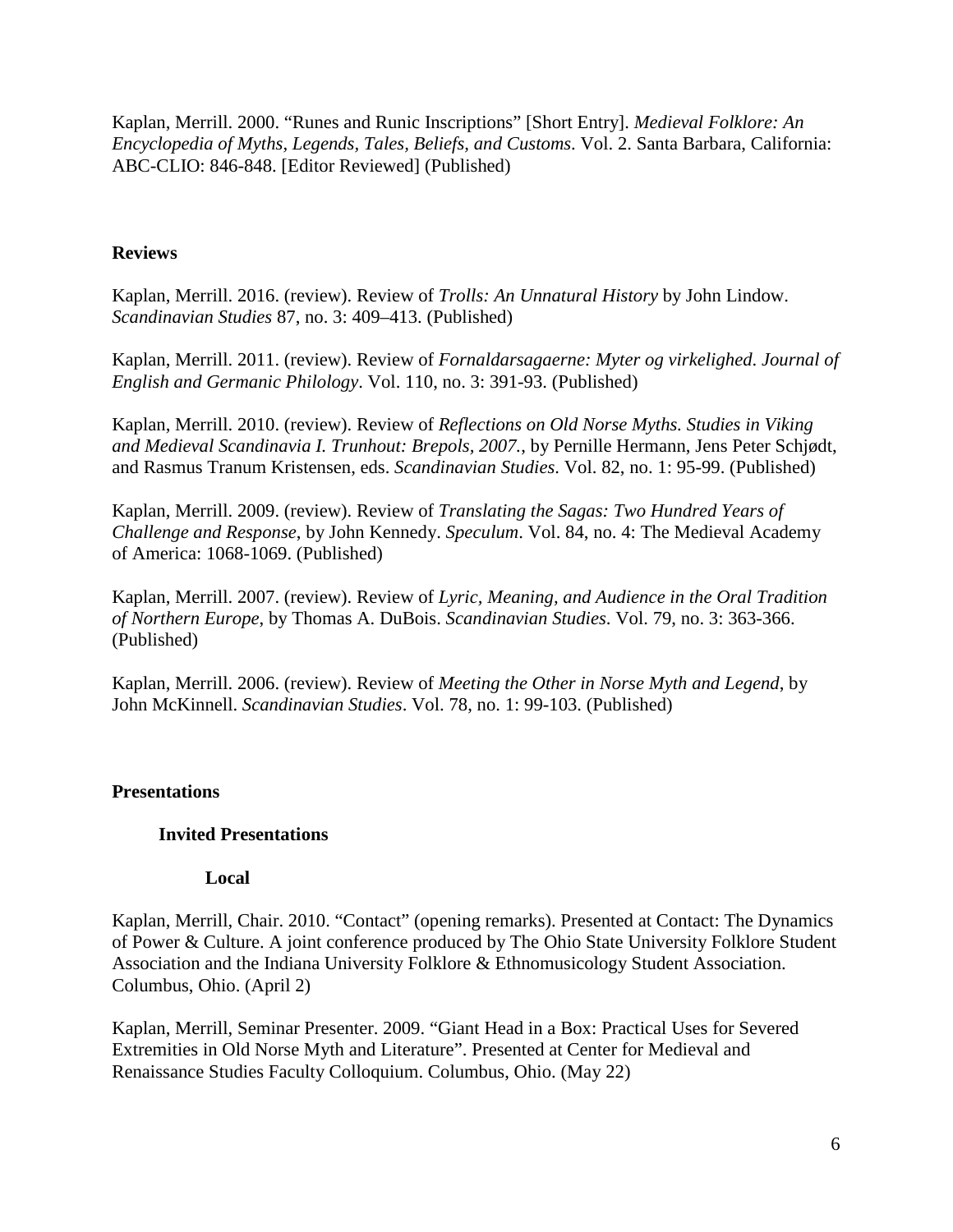Kaplan, Merrill, Discussant. 2008. "Gone but not forgotten: Rituals of Memory" (Response). Presented at Translation/Transformation: A joint conference produced by The Ohio State University Folklore Student Association and the Indiana University Folklore & Ethnomusicology Student Association. The Ohio State University. Columbus, Ohio.

# **Regional**

Kaplan, Merrill, Lecturer. 2015. "How to perform a pagan ritual." At Performers of Tales: A Seminar Sponsored by the Program in Ancient Studies. April 30, 2015. Indiana University, Bloomington, Indiana. (invited)

Kaplan, Merrill, Lecturer. 2011. "Practical Uses for Severed Body Parts in Old Norse Myth and Literature". to the Program in Medieval Studies at the University of Illinois at Urbana-Champaign. Urbana-Champaign, Illinois.

Kaplan, Merrill, Discussant. 2011. Nation, Tradition, and Mediated Narratives (Response). Presented at Mediating Culture: Experience, Harmony, and Discord: A joint conference produced by The Ohio State University Folklore Student Association and the Indiana University Folklore & Ethnomusicology Student Association. Indiana University. Bloomington, Indiana.

## **National**

Kaplan, Merrill, Presenter. 2016 "Volsa þáttr and the drunnur: generic norms and literary effects." Patricia Conroy Memorial Lecture, April 4, University of Washington, Seattle.

Kaplan, Merrill, Lecturer. 2011. "Practical Uses for Severed Body Parts in Old Norse Myth and Literature". to Center for Medieval and Renaissance Studies, Department of English, Scandinavian Section. University of California, Los Angeles. (April 18)

Kaplan, Merrill, Lecturer. 2009. "The Icelandic Sagas". Presented at Nordic Spirit: Sagas and the Viking World, Feb. 6-7, 2009, to Scandinavian American Cultural and Historical Foundation. California Lutheran University. Thousand Oaks, California.

Kaplan, Merrill, Presenter. 2007. "How to insult a giantess (and taunt Thor)". Presented at the 4th annual Folklore & Mythology Symposium (sponsored by Harvard's Program in Folklore & Mythology). Harvard University. Cambridge, Massachusetts.

## **International**

Kaplan, Merrill, Discussant. 2016. AFS and ISFNR Conversation on the Future of International Folk Narrative Studies. Joint Annual Meeting of the American Folklore Society and the International Society for Folk Narrative Research. October 19-22, Miami, Florida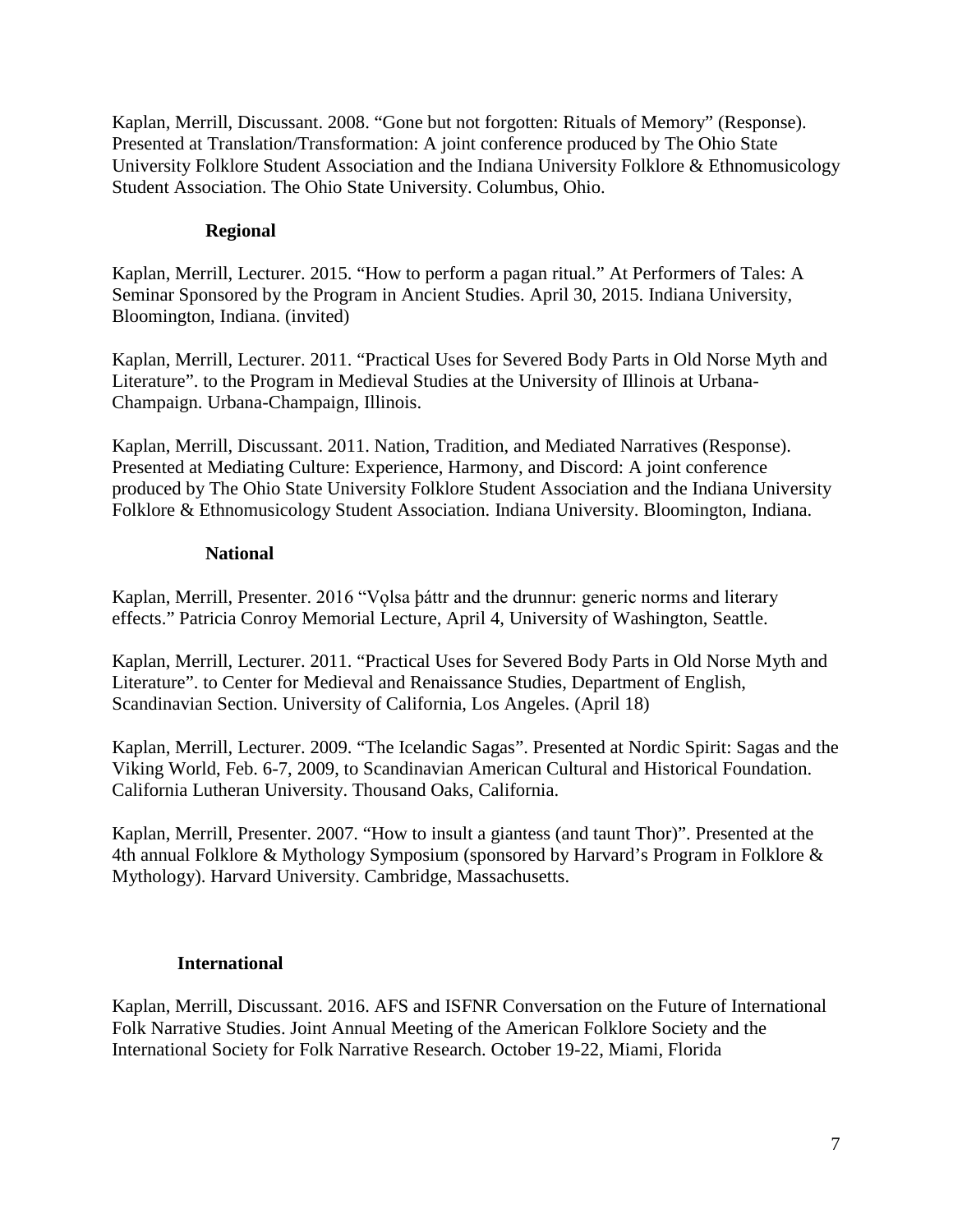Kaplan, Merrill, Presenter. 2016. "*Maurnir*: The Circumstantial Case for Female Cult Recipients in *Vǫlsa þáttr*." Paganism Past. October 29-30, University of California, Berkeley. Berkeley, California.

Kaplan, Merrill, Presenter. 2015. "Gruesome gold in Sigurðarkviða in skamma 49-50." At Old Norse Mythology Conference 2015: Myth, materiality and lived religion. November 4-5, 2015. Stockholm, Sweden.

Kaplan, Merrill, Presenter. 2013. "*Vǫlsa þáttr*: Making Paganism." Presented at the Aarhus Old Norse Mythology Conference at Harvard: Old Norse Mythology in its Comparative Contexts. Cambridge, MA.

Kaplan, Merrill, Presenter. 2012. "*Vaxinn vǫllum hæri*: The *mistilteinn* in *Vǫluspá*." Nordic Mythologies: Interpretations, Intersections and Institutitons. Los Angeles, California, April 27- 28, 2012.

Kaplan, Merrill, Presenter. 2012. "Memory, Media and Performance." The Ambiguities of Memory Construction in Medieval Texts: The Nordic Case. Radcliffe Institute for Advanced Study, Cambridge, Massachusetts. April 13-14, 2012.

Kaplan, Merrill, Seminar Presenter. 2003. "Hirðmenn og dauðlegir menn: Frá fjórum gestum í *Flateyjarbók*" (King's men and mortal men: On four "gestir" in *Flateyjarbók*). Presented at Málstofa Lagastofnunar og Miðaldamálstofa Hugvísindastofnunar (in-house lecture series cosponsored by the Faculty of Law and the Program in Medieval Studies). University of Iceland. Reykjavík, Iceland.

Kaplan, Merrill, Seminar Presenter. 2002. "*Fornöldin kemur í heimsókn*: Time and narrative in *Nornagests þáttr* and allied tales". Presented at a Málstofa (in-house lecture series) at the Árni Magnússon Institute in Iceland. Reykjavík, Iceland.

Kaplan, Merrill, Presenter. 1999. "Að flytja rúnasteina" (Moving/performing runestones). Presented at Kvöldvaka Félags Þjóðfræðinga á Íslandi (Lecture Evening of the Society of Folklorists in Iceland). July 28, 1999. Reykjavík, Iceland.

Kaplan, Merrill, Seminar Presenter. 1999. "Varsler og tilbakeblikk i *Þáttr Þiðranda ok Þórhalls*" (Omens and backward looks in the *Tale of Þiðrandi and Þórhallr*). Presented at meeting of the Norrønt studentforum (Old Norse student forum). University of Oslo. Oslo, Norway.

#### **Conference Presentations**

#### **National**

Kaplan, Merrill, Presenter. 2016. "Gold is Red: Sigurðarkviða en skamma 49-50." Annual Meeting of the Society for the Advancement of Scandinavian Study. April 28-30, New Orleans, Louisiana. [Peer Reviewed]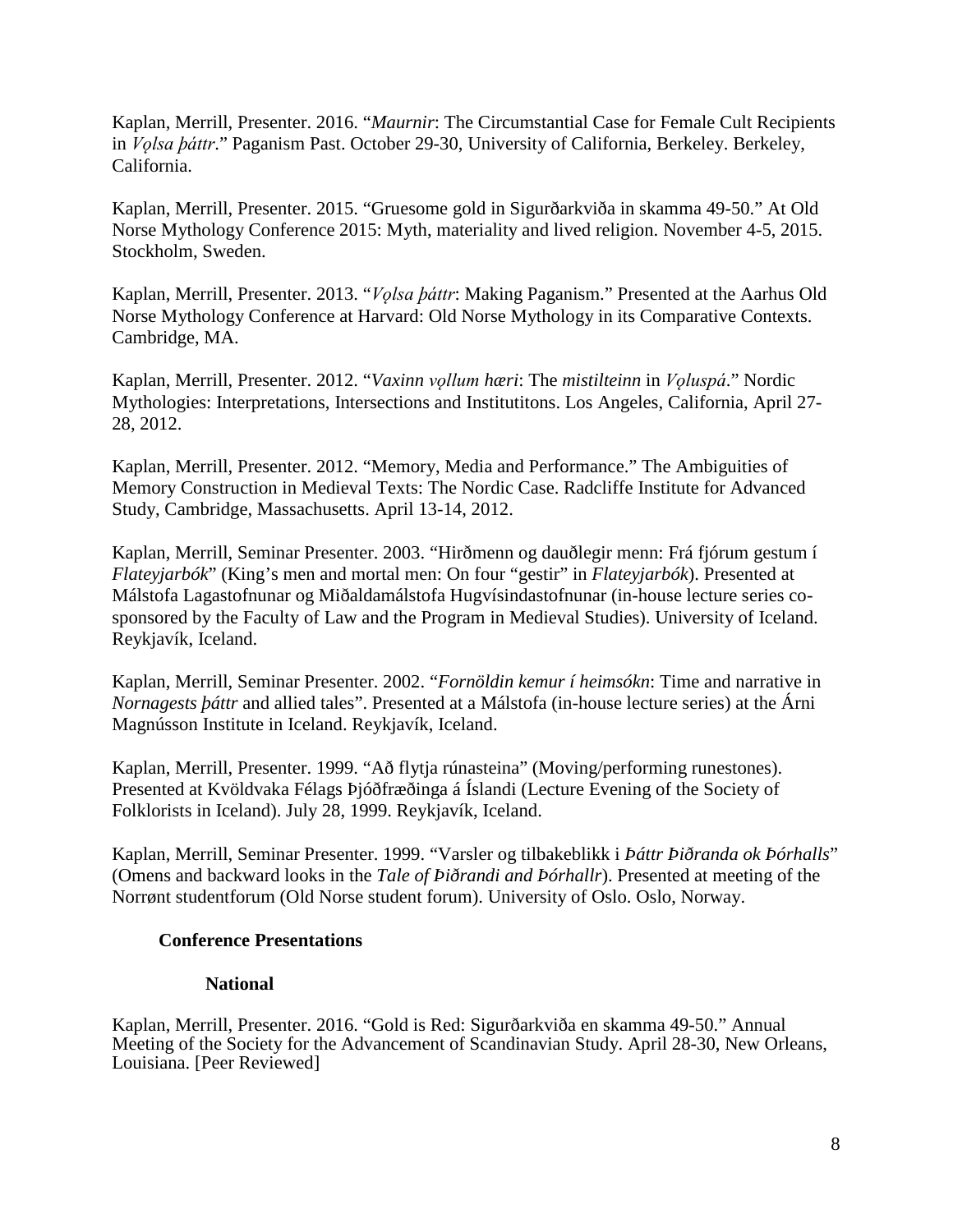Kaplan, Merrill, Discussant. 2015. Panels: Legends, Fairy Tales, and the Supernatural I & II. At the annual meeting of the American Folklore Society, Oct. 14-17, 2015. Long Beach, California.

Kaplan, Merrill, Presenter. 2013. "Trollspotting: Face to face with the Internet's most notorious monster." Presented at the 103<sup>rd</sup> annual meeting of the Society for the Advancement of Scandinavian Study, May 2-4, 2013, San Francisco, California. [Peer Reviewed]

Kaplan, Merrill, Presenter. 2012. "Ladies First: How I Turned my Norse Mythology Syllabus Inside-Out and Why." Presented at the 102nd Annual Meeting of the Society for the Advancement of Scandinavian Study, May 3-5, 2012. Salt Lake City, Utah. [Peer Reviewed]

Kaplan, Merrill, Presenter. 2011. "*Jötnar* and *dvergar* in the real world". Presented at the 101st Annual Meeting of the Society for the Advancement of Scandinavian Study, April 28-May 1, 2011. Chicago, Illinois. [Peer Reviewed]

Kaplan, Merrill, Presenter. 2011. "Curating Folklore Online: An Etymological Excursus". Presented at the Annual Meeting of the Western Folklore Society, April 15-16, 2011. University of Southern California. Los Angeles, California. [Peer Reviewed]

Kaplan, Merrill, Presenter. 2010. "Desperately seeking Óðinn: An antiquarian king in *Ynglingasaga* 12". Presented at the joint 100th annual meeting of the Society for the Advancement of Scandinavian Study and 22nd bi-annual meeting of the Association for the Advancement of Baltic Studies, April 22-24, 2010. Seattle, Washington. [Peer Reviewed]

Kaplan, Merrill, Presenter. 2010. "Memorates on YouTube *or* the Legend Conduit is a Series of Tubes". Presented at the annual meeting of the Western States Folklore Society, April 15-17, 2010. Salem, Oregon. [Peer Reviewed]

Kaplan, Merrill, Presenter. 2009. "Dance, dance, revolution! Iceland's protests hit YouTube". Presented at the annual meeting of the Western States Folklore Society, April 16-18, 2009. Los Angeles, California. [Peer Reviewed]

Kaplan, Merrill, Presenter. 2009. "Óðinn gets a head: Mímir, *seiðr*, and *Völsa þáttr*". Presented at the 99th annual meeting of the Society for the Advancement of Scandinavian Study, April 30- May 2, 2009. Madison, Wisconsin. [Peer Reviewed]

Kaplan, Merrill, Presenter. 2009. "Remixing Iceland's Revolution: Protest Culture on YouTube". Presented at the Annual Meeting of the American Folklore Society. Boise, Idaho. [Peer Reviewed]

Kaplan, Merrill, Presenter. 2009. "Teaching Nordic Folklore: Strategies and Syllabi". Presented at the Annual Meeting of the American Folklore Society, Oct. 21-25. Boise, Idaho.

Kaplan, Merrill, Panelist. 2009. Forum: Tradition in the 21st Century: Locating the Role of the Past in the Future. Presented at the Annual Meeting of the American Folklore Society, Oct. 21- 24. Boise, Idaho.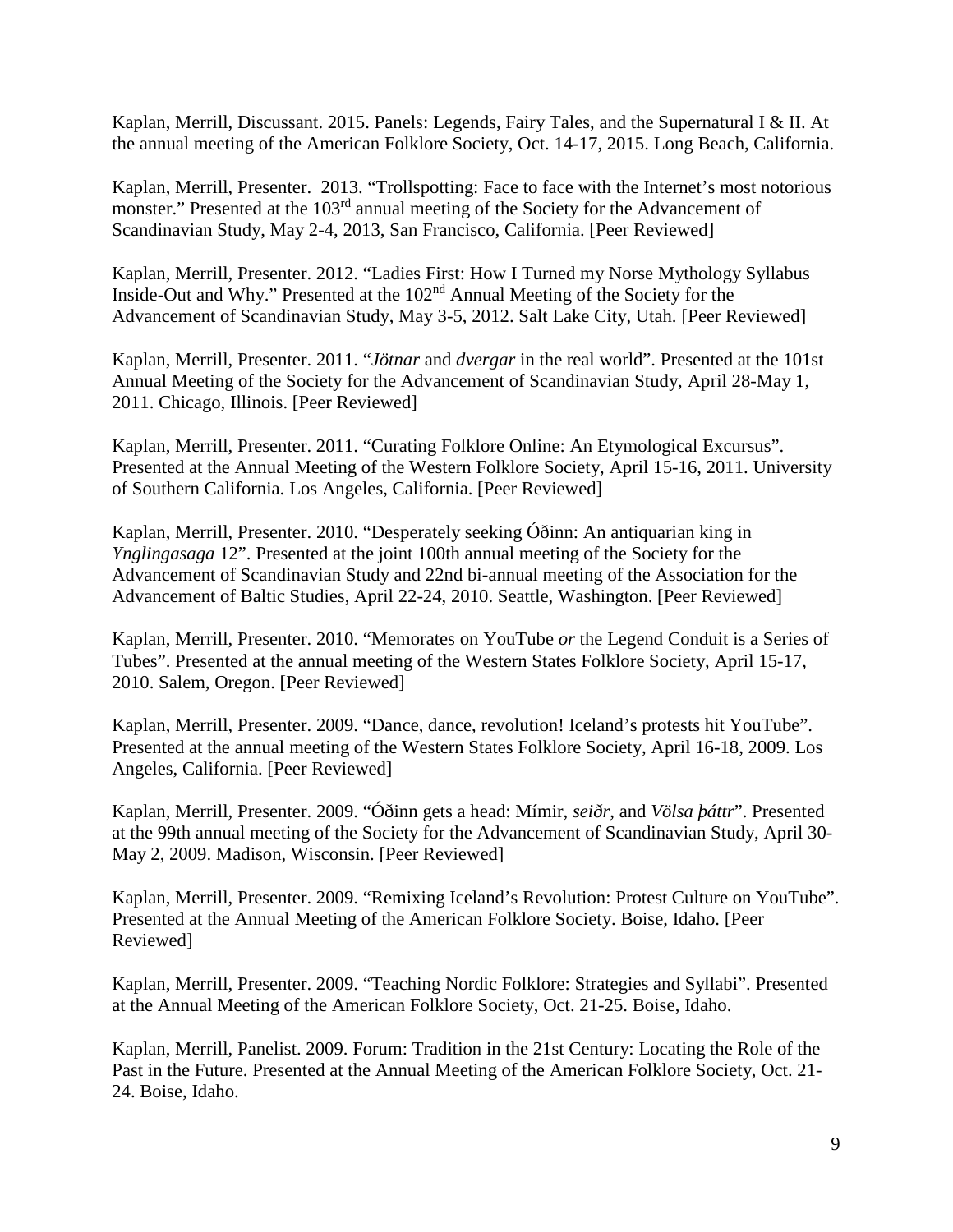Kaplan, Merrill, Presenter. 2008. "Experts in the Field: Crop Circles, Ostension, and Authority". Presented at Annual Meeting of the American Folklore Society. Louisville, Kentucky. [Peer Reviewed]

Kaplan, Merrill, Presenter. 2008. "Female Circumscription: Women and land-taking in the Icelandic *Book of Settlements*". Presented at the 98th Meeting of the Society for the Advancement of Scandinavian Study. Fairbanks, Alaska. [Peer Reviewed]

Kaplan, Merrill, Presenter. 2008. "Superorganic Farming: The crop circle debate". Presented at the Annual Meeting of the Western States Folklore Society. Davis, California. [Peer Reviewed]

Kaplan, Merrill, Presenter. 2007. "Death and Belief in the Graveyard". Presented at the annual meeting of the Western Folklore Society, April 20-21, 2007. Los Angeles, California. [Peer Reviewed]

Kaplan, Merrill, Presenter. 2007. "Ostention, illegibility, and the borders of folklore: a few runic objects lost in the interdisciplinary gap". Presented at the 97th annual meeting of the Society for the Advancement of Scandinavian Study. Davenport, Iowa. [Peer Reviewed]

Kaplan, Merrill, Presenter. 2006. "Capping Verses in Cyberspace: Textuality and Performance on an Icelandic Chatboard". Presented at the annual meeting of the Western Sates Folklore Society, April 20-22, 2006. Berkeley, California. [Peer Reviewed]

Kaplan, Merrill, Presenter. 2006. "Not an everyday *fornaldarsaga*: *Stjörnu-Odda draumr* and genre". Presented at the 96th annual meeting of the Society for the Advancement of Scandinavian Study, May 4-6, 2006. Oxford, Mississippi. [Peer Reviewed]

Kaplan, Merrill, Presenter. 2005. "Some thoughts on resonance." (In forum: Field, Library, and Reader: Returning the Gift of Folklore). Presented at the Annual Meeting of the American Folkore Society. Atlanta, Georgia. [Peer Reviewed]

Kaplan, Merrill, Presenter. 2005. "'The King also set great store by his stories ..' *Nornagests báttr* as reliable and unreliable source". Presented at the 95th annual meeting of the Society for the Advancement of Scandinavian Study. Portland, Oregon. [Peer Reviewed]

Kaplan, Merrill, Presenter. 2004. "Óðinn and Óláfr at Ögvaldsnes: From Oddr munkr to *Óláfs saga en mesta*". Presented at the 94th annual meeting of the Society for the Advancement of Scandinavian Study, April 15-17, 2004. Redondo Beach, California. [Peer Reviewed]

Kaplan, Merrill, Presenter. 2003. "This is not a Runic Inscription: Finnur Magnússon and the Voice of the Past". Presented at the annual meeting of the American Folklore Society, Oct. 9-11, 2003. Albuquerque, New Mexico. [Peer Reviewed]

Kaplan, Merrill, Presenter. 2002. "Embedding the Past in *Nornagests þáttr*". Presented at the 92nd Annual Meeting of the Society for the Advancement of Scandinavian Study. Salt Lake City, Utah. [Peer Reviewed]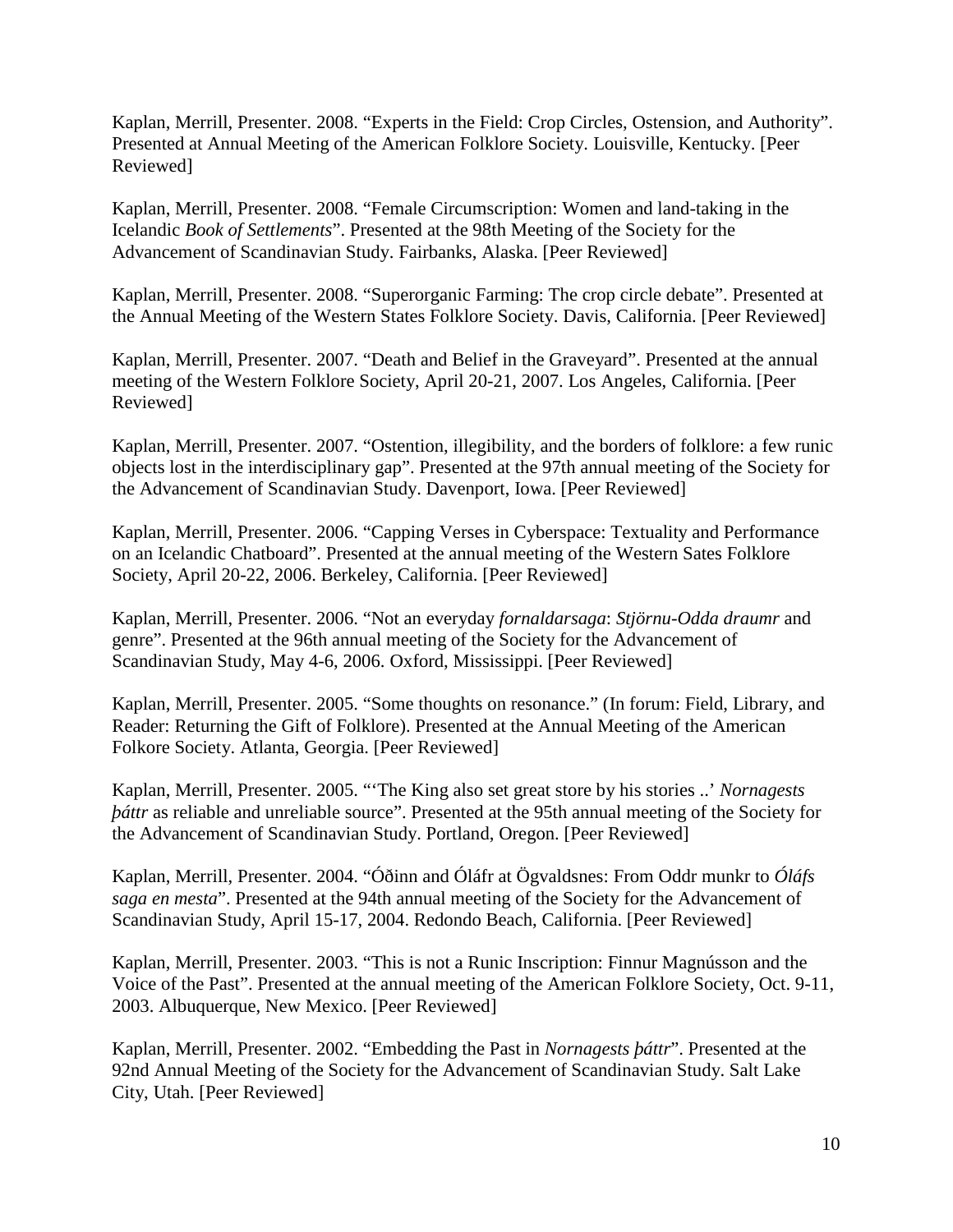Kaplan, Merrill, Presenter. 2002. "Voicing the Past in the *Tale of Nornagest*". Presented at Medieval Performativity (Conference sponsored by the Graduate Medievalists at Berkeley). University of California, Berkeley. Berkeley, California.

Kaplan, Merrill, Presenter. 2001. "Synchrony in *Íslendingabók*: Law, Calendrics, and Conversion". Presented at the 91st Annual Meeting of the Society for the Advancement of Scandinavian Study. Chicago, Illinois. [Peer Reviewed]

Kaplan, Merrill, Presenter. 2000. "*Peer Gynt*, Realism, and the middle class appropriation of folklore". Presented at the 90th meeting of the Society for the Advancement of Scandinavian Study. Madison, Wisconsin. [Peer Reviewed]

Kaplan, Merrill, Presenter. 2000. "Legends and runestones: oral tradition meets illegible object". Presented at the Annual Meeting of the California Folklore Society. Berkeley, California. [Peer Reviewed]

Kaplan, Merrill, Presenter. 2000. "Legends and runestones: oral tradition meets illegible object". Presented at the Annual Meeting of the American Folklore Society. Columbus, Ohio. [Peer Reviewed]

Kaplan, Merrill, Presenter. 1998. "Re-assessing Ragnarök: A new look at the Gosforth Cross". Presented at the 88th Annual Meeting of the Society for the Advancement of Scandinavian Study, April 30-May2, 1998. Tempe, Arizona. [Peer Reviewed]

Kaplan, Merrill, Presenter. 1998. "The Dual Nature of Mill Trolls in Scandinavian Legend". Presented at the annual meeting of the California Folklore Society, April 16-18. Sacramento, California. [Peer Reviewed]

Kaplan, Merrill, Presenter. 1997. "Prefiguration and Nationalism in *Þáttr Þiðranda ok Þórhalls*". Presented at the 87th annual meeting of the Society for the Advancement of Scandinavian Study. Urbana-Champaign, Indiana. [Peer Reviewed]

## **International**

Kaplan, Merrill, Presenter. 2016. "Stigmatized Women's Discourse within Academia." Joint Annual Meeting of the American Folklore Society and the International Society for Folk Narrative Research. October 19-22, Miami, Florida. [Peer Reviewed]

Kaplan, Merrill, Presenter. 2015. "*Völsa þáttr* and the *drunnur*: generic norms and literary effects." Presented at the 16<sup>th</sup> International Saga Conference, Zürich and Basel, Switzerland. August 9-15, 2015. [Peer Reviewed]

Kaplan, Merrill, Presenter. 2012. "*Vaxinn vǫllum hæri*: Making Sense of *mistilteinn* in *Vǫluspá* 31-32." 15th International Saga Conference. Aarhus, Denmark. August 5-11, 2012. [Peer Reviewed]